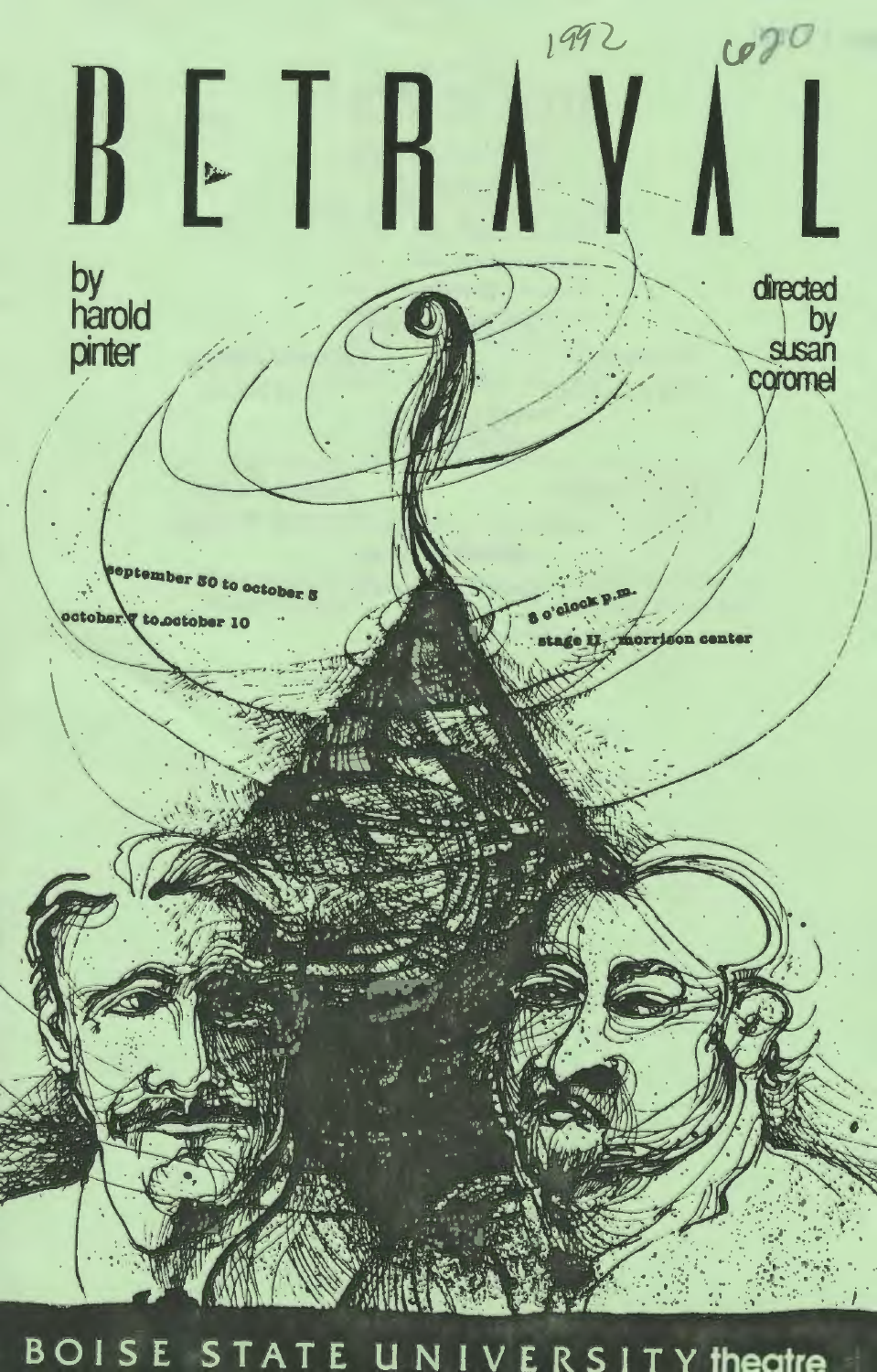# **BETRAYAL**

By Harold Pinter **STAGE II** Sept. 30-0ct. 3, 7-10, 1992

*Director* 

Susan Coromel

*Set Design*  Phil Atlakson *Costume Design*  Ann Hoste

*Vocal Coach*  Ann Klautsch

*Light Design*  Monica Coburn

*Sound Design*  Richard W. Bean

*Assistant Director*  Jennifer Russell

#### CAST

*Emma*  Donna J. Selle

*Jerry*  Anthony Casper

*Robert*  Virgil Lee Allbery

> *Waiter*  Silviu Dina

THE LOVER PLEADS WITH HIS FRIENDS FOR OLD FRIENDS Though you are in your shining days, Voices among the crowd And new friends busy with your praise, Be not unkind or proud, But think about old friends the most: Times bitter flood will rise, Your beauty perish and be lost Yeats For all eyes but these eyes. 1897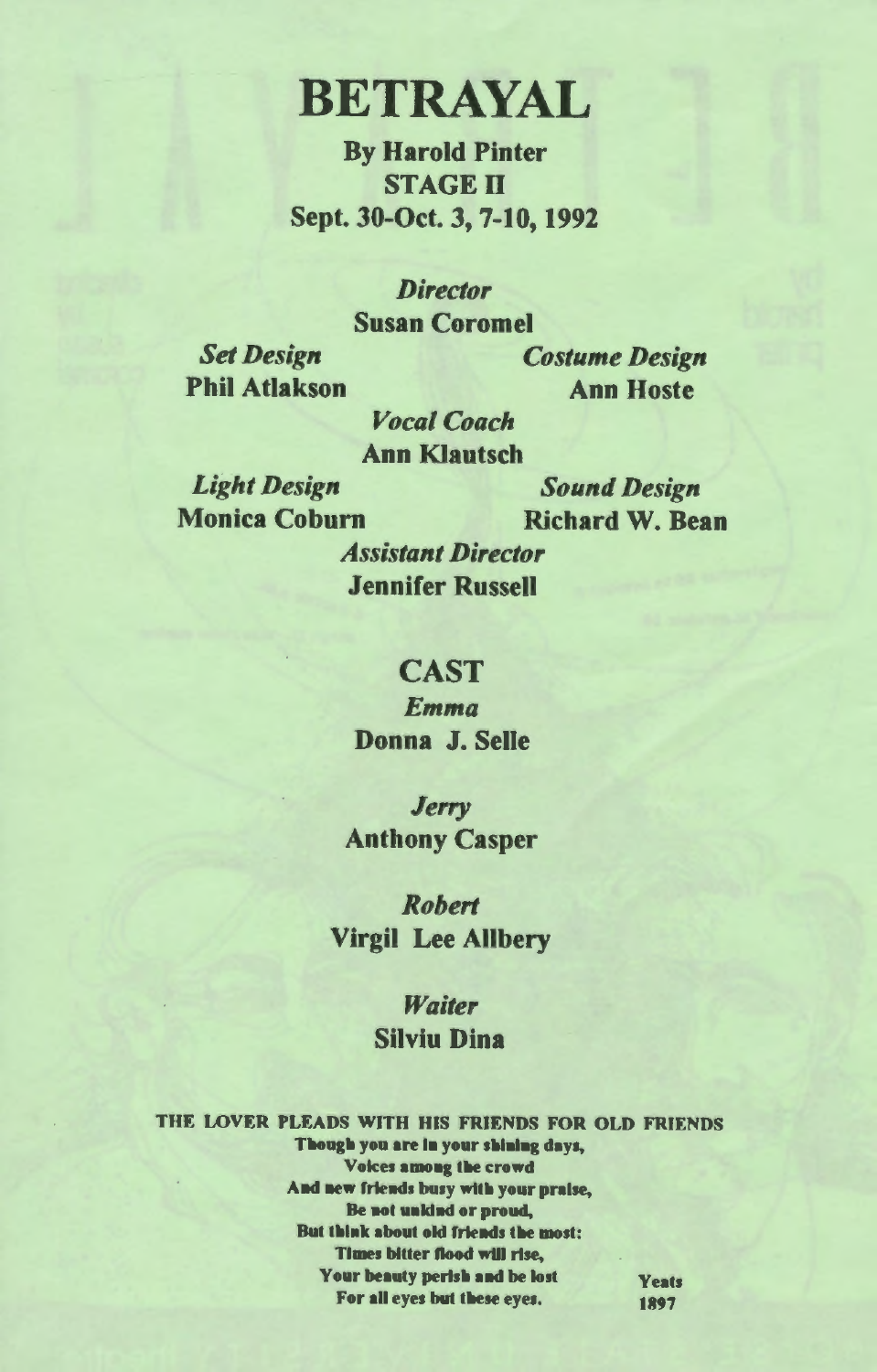#### **SCENES**

*ONE-* The Present *TWO* - Later that evening *THREE-* Two years earlier *FOUR* - Three years earlier -INTERMISSION-*FIVE-* Four years earlier SIX- Later that summer *SEVEN-* Later that week *EIGHT-* Six years earlier *NINE-* Nine years earlier

### PRODUCTION STAFF

*Technical Director*  Micbeal Baltzell

*Stage Manager Ass'L Stage Manager*  **Sandelee Rummler** 

*Costume Shop Supervisor*  Lee Woods

*Costume Assistant*  Debbie Caldwell

*Costume Crew*  Students of TA 117

*Wardrobe/Dresser*  Toni Rayborn Jymme Sue Thompson

*Set Shop Supervisors*  Mark Weekes Anthony Casper *Set Shop Crew*  Students of TA 117

*Sound Board Operator*  Richard W. Bean

*Light Board Operator*  Jim Oliviero

*Props* 

Ashley Martell *Running Crew*  Flint Wiesser Silviu Dina Sandelee Rummier Karen Wennstrom David Guiles Stephanie Feldtman

> *Box Office*  Mark Malone *Publicity*  Dr. Charles Lauterbach *House Manager*  Barbara Jean Goffe-Raplee *Assistant House Manager*  Kea Jordon